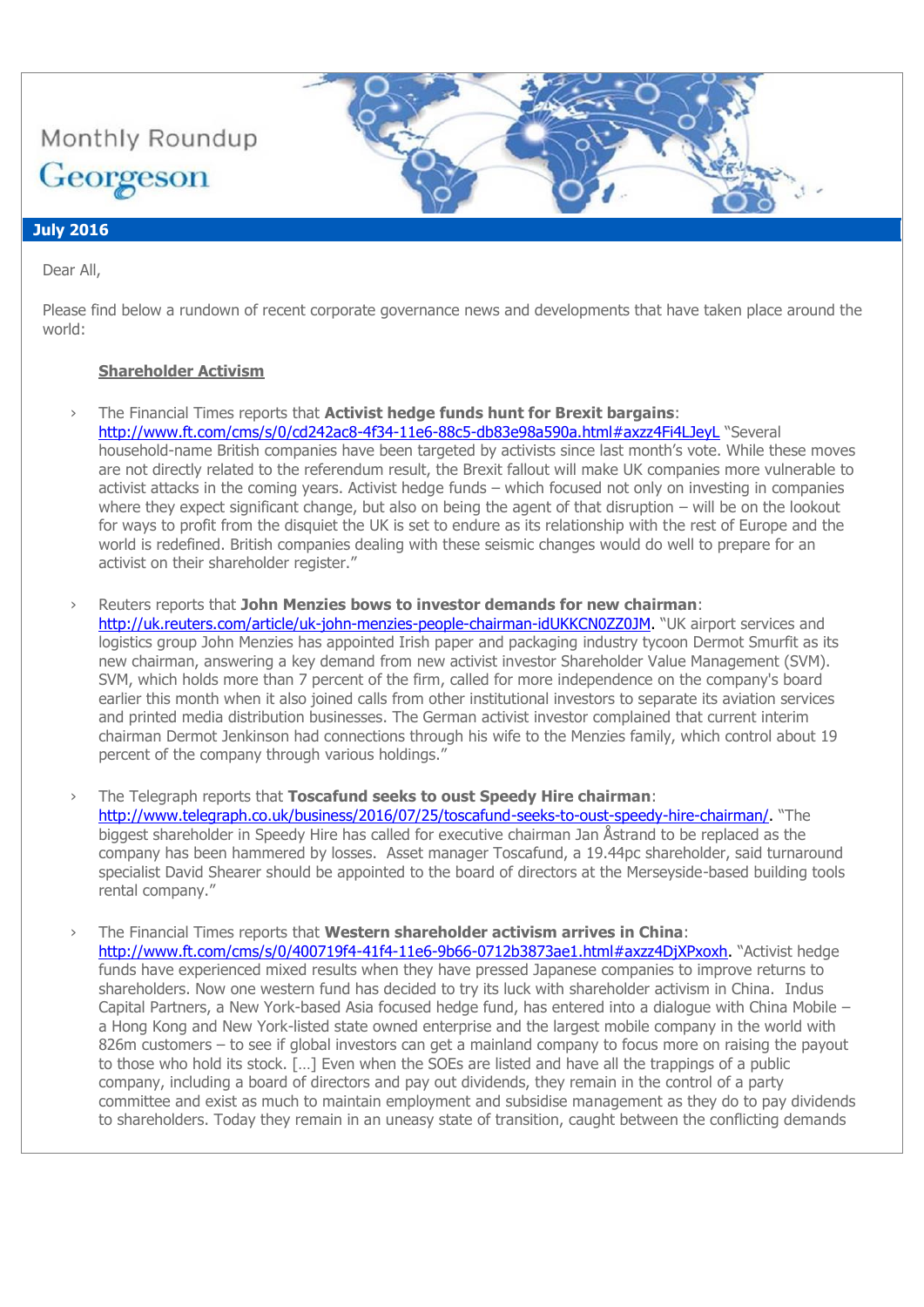of the government and their outside shareholders."

- › Reuters reports that **Elliott sues Bank of East Asia over share sales, escalating dispute**: [http://www.reuters.com/article/us-bank-east-asia-elliott-idUSKCN0ZY1AV.](http://www.reuters.com/article/us-bank-east-asia-elliott-idUSKCN0ZY1AV) "Activist investor Elliott Management Corp has begun new legal proceedings against Bank of East Asia (BEA) over a share placement, escalating a long-running dispute between the New York-based hedge fund and the tycoon-owned Hong Kong bank. Elliott, which has a 7 percent stake in BEA, said on Monday it has filed a lawsuit in the Hong Kong court against the bank, the majority of the bank's directors, its CEO and chairman."
- › The Financial Times argues that **Reports of a US activist invasion are overblown**: <http://www.ft.com/cms/s/0/62cf26c8-3d28-11e6-8716-a4a71e8140b0.html#axzz4DjXPxoxh>. "Much of the commentary on the global spread of activist investing has focused on the likelihood of US hedge funds pitching up on Europe's shores and bullying their way into the continent's staid boardrooms. Yet data prepared for the Financial Times reveal Europe's directors should be more wary of homegrown activists than their foreign counterparts. […] The differing fortunes have been even more apparent this year: domestic activists have come away from 77 per cent of their campaigns with something to show for it, compared with just 25 per cent for foreign investors. It is a similar story in mainland Europe. Homegrown activists were at least partially successful at 72 per cent of the companies they targeted since 2010, compared with 57 per cent for foreign activists."

#### **Europe…**

- › The Five Chairmen Group has published a **common statement emphasizing the crucial role of Corporate Governance Codes**:<http://www.commissiecorporategovernance.nl/download/?id=3042>. "The group of five Chairmen of the governing bodies of the Corporate Governance Codes in France, Germany, Italy, the Netherlands and the UK met on Friday 24th of June 2016 in Venice to establish a forum for dialogue about the role of Corporate Governance Codes. The five Chairmen agreed to meet on a regular basis to exchange their views and experiences with respect to (i) emerging issues in the areas of Corporate Governance covered by the Codes and (ii) the evolution of market and legislative frameworks. The five Chairmen agreed on the general principle that it is necessary to maintain a balance between regulation and Corporate Governance Codes."
- › European Women on Boards has published a report entitled **Gender Diversity on European Boards: Realising Europe's Potential: Experiences and Best Practices**: [http://european.ewob](http://european.ewob-network.eu/ewob-launches-new-study-at-annual-event-in-berlin/)[network.eu/ewob-launches-new-study-at-annual-event-in-berlin/.](http://european.ewob-network.eu/ewob-launches-new-study-at-annual-event-in-berlin/) "European Women on Boards (EWoB) has today published a major new report which completes its wide-ranging two-part investigation into the gender diversity of European boardrooms. In the 42-page report published today, undertaken in association with ISS, titled Gender Diversity on European Boards: Realising Europe's Potential: Experiences and Best Practices, 20 of Europe's most important business and governance leaders provide wide-ranging qualitative perspectives and practical examples of successful gender diversity practices at board and senior executive level to foster awareness and inspire further innovation. […] The presence of women on the boards of the largest 600 European listed companies has increased from an average of 13.9% to 25% in five years, which shows promising progress has been made." The full document is available here: [http://european.ewob](http://european.ewob-network.eu/wp-content/uploads/2016/07/EWoB-qualitative-study.pdf)[network.eu/wp-content/uploads/2016/07/EWoB-qualitative-study.pdf.](http://european.ewob-network.eu/wp-content/uploads/2016/07/EWoB-qualitative-study.pdf)
- hkp/// group, a German remuneration consultant, has published a report entitled **Executive and Non-Executive Director Compensation in Europe 2015**: [http://www.hkp.com/en/press/20160706](http://www.hkp.com/en/press/20160706-presseinformation-stoxx-deutschland.html) [presseinformation-stoxx-deutschland.html](http://www.hkp.com/en/press/20160706-presseinformation-stoxx-deutschland.html). "Following a modest rise in 2014, the compensation paid to the Chief Executive Officers of Europe's top companies grew by around 10 percent in 2015. Compensation levels are driven mainly by consumer goods and pharmacy industries – the recovery in compensation levels in the financial industry appears to have stopped. No change for the Chairmen of supervisory boards: Once again, Swiss firms top the European rankings."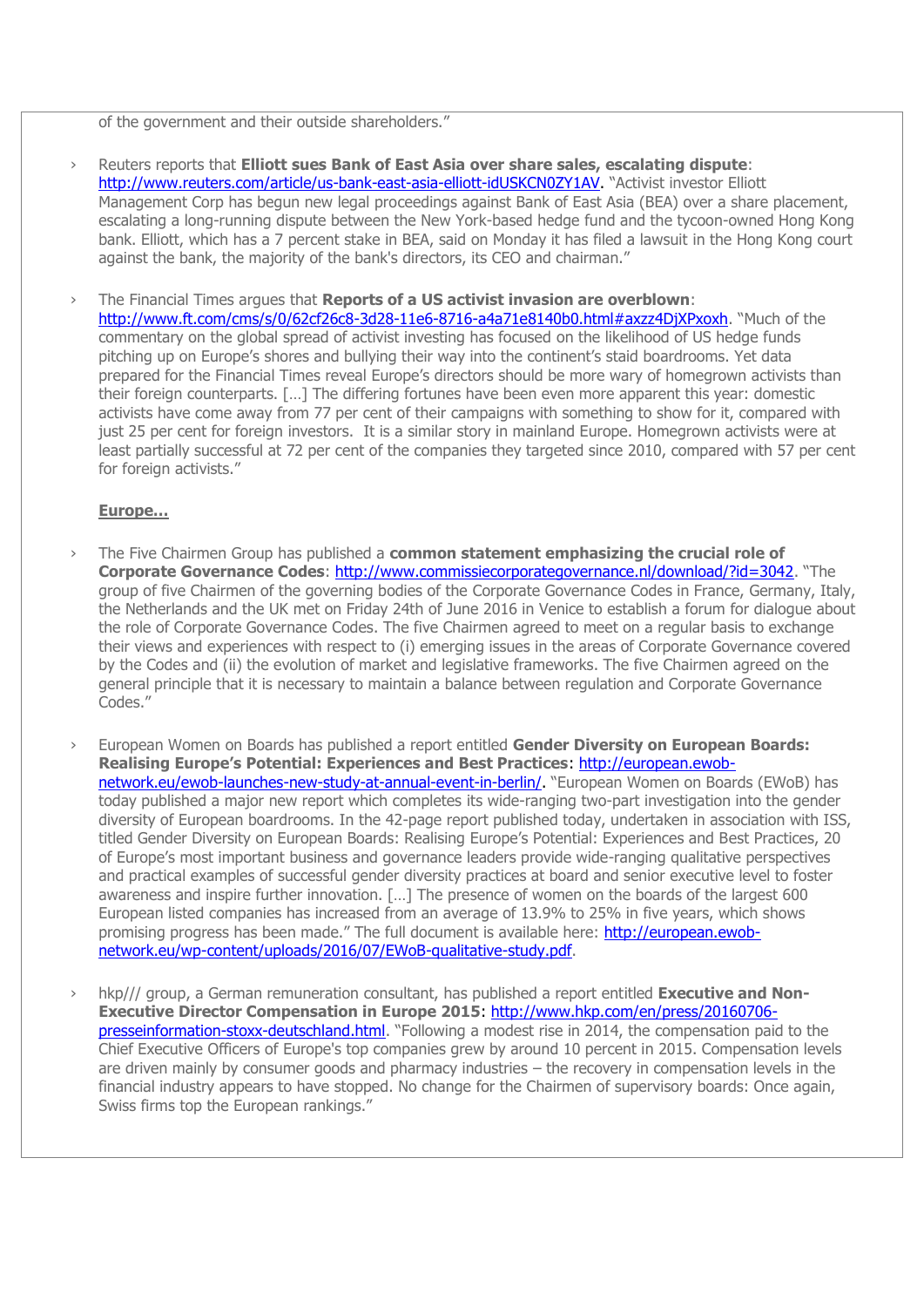### **…and beyond**

› The Financial Times reports that **Investors alert to surge in chief executive pay**: <http://www.ft.com/cms/s/0/ab42dbe2-4201-11e6-b22f-79eb4891c97d.html#axzz4Fi4LJeyL>. "Growing calls to curb corporate excess come after a bumper year for chief executive pay. Overall earnings for the 20 best-paid chief executives at western banks rose an average of 7.6 per cent last year – almost twice as fast as a 4.2 per cent rise in the net income of their companies, according to analysis by the FT and Equilar, the remuneration data firm. This 2015 increase marks a rapid escalation on the modest 0.5 per cent rise banks paid their chiefs in 2014 – and has caused concern among investors worrying about whether the money is being well spent given evidence that shareholder returns lag the growth in remuneration. […] Some shareholders are already making their disapproval known more publicly, particularly in the US where the \$20.7m paid on average to bank CEOs is almost twice the \$10.4m average package in Europe."

#### **UK**

- › City A.M. reports that **Firms back Theresa May's attack on runaway executive pay**: [http://www.cityam.com/245627/firms-back-theresa-mays-attack-runaway-executive-pay.](http://www.cityam.com/245627/firms-back-theresa-mays-attack-runaway-executive-pay) "Business leaders have given a resounding endorsement of Theresa May's proposals to shake up corporate governance and put pressure on runaway levels of executive pay. In a new poll by FTI Consulting, seen exclusively by City A.M., 81 per cent of senior figures from small, medium and large companies backed a tougher government stance on how the UK's largest companies are run." The **Institute of Directors welcomes Theresa May's focus on Corporate Governance**: [https://www.iod.com/news-campaigns/press-office/details/iod-welcomes](https://www.iod.com/news-campaigns/press-office/details/iod-welcomes-theresa-mays-focus-on-corporate-governance)[theresa-mays-focus-on-corporate-governance](https://www.iod.com/news-campaigns/press-office/details/iod-welcomes-theresa-mays-focus-on-corporate-governance). "Theresa May has suggested some bold solutions, and the details will need to considered carefully, but the IoD agrees it is time to give shareholders more control over executive pay. There have been some positive signs that boards are moderating pay, but it is still possible for directors to ignore even substantial shareholder rebellions." In a letter to the Financial Times, Guy Jubb (former head of governance at Standard Life) argues that **Governance reforms must address root**  causes of corporate failures: [http://www.ft.com/cms/s/0/a6848278-5290-11e6-9664](http://www.ft.com/cms/s/0/a6848278-5290-11e6-9664-e0bdc13c3bef.html#axzz4FPw2ztNV) [e0bdc13c3bef.html#axzz4FPw2ztNV.](http://www.ft.com/cms/s/0/a6848278-5290-11e6-9664-e0bdc13c3bef.html#axzz4FPw2ztNV)
- › The Investment Association announced that the **Executive Remuneration Working Group issues ten recommendations to rebuild trust in pay**: [http://www.theinvestmentassociation.org/media-centre/press](http://www.theinvestmentassociation.org/media-centre/press-releases/2016/executive-remuneration-working-group-issues-ten-recommendations-to-rebuild-trust-in-pay.html)[releases/2016/executive-remuneration-working-group-issues-ten-recommendations-to-rebuild-trust-in](http://www.theinvestmentassociation.org/media-centre/press-releases/2016/executive-remuneration-working-group-issues-ten-recommendations-to-rebuild-trust-in-pay.html)[pay.html](http://www.theinvestmentassociation.org/media-centre/press-releases/2016/executive-remuneration-working-group-issues-ten-recommendations-to-rebuild-trust-in-pay.html). "The Executive Remuneration Working Group has today issued a Final Report proposing ten recommendations to rebuild trust in executive pay structures in the UK, following consultation with over 360 investors, asset owners and company employees. The Report represents a far-reaching plan to simplify pay structures for company bosses while improving the alignment of their interests with those of the shareholders who own their businesses. Developed by five leading representatives of listed companies, investment management and asset owners, the report calls for companies to be given the flexibility to select the right pay structure that works for them and their shareholders, rather than focusing solely on the currently dominant 'one-size-fits-all' Long-Term Incentive Plan (LTIP) pay structure." The full document is available here: [http://www.theinvestmentassociation.org/assets/files/press/2016/ERWG%20Final%20Report%20July%20201](http://www.theinvestmentassociation.org/assets/files/press/2016/ERWG%20Final%20Report%20July%202016.pdf) [6.pdf.](http://www.theinvestmentassociation.org/assets/files/press/2016/ERWG%20Final%20Report%20July%202016.pdf)
- › The Financial Times reports that **Kazakh privatisation under fire from international investors**: <http://www.ft.com/cms/s/0/6bcd3e26-4751-11e6-8d68-72e9211e86ab.html#axzz4Fi4LJeyL>. "International investors warned they would shun Kazakhstan's ambitious privatisation programme unless the government changes its attitude towards minority shareholders in the state oil company. Their comments follow a battle for control of the UK-listed subsidiary of National Company KazMunaiGas, the oil company that is 100 per cent owned by the Kazakh state. Last month NC KMG launched an attempt to tighten control over its UK subsidiary, KazMunaiGas Exploration Production, by offering to buy out minority shareholders at a price equivalent to the cash on its balance sheet."

› PricewaterhouseCoopers have published a report entitled **Time to listen – Responding to public concern**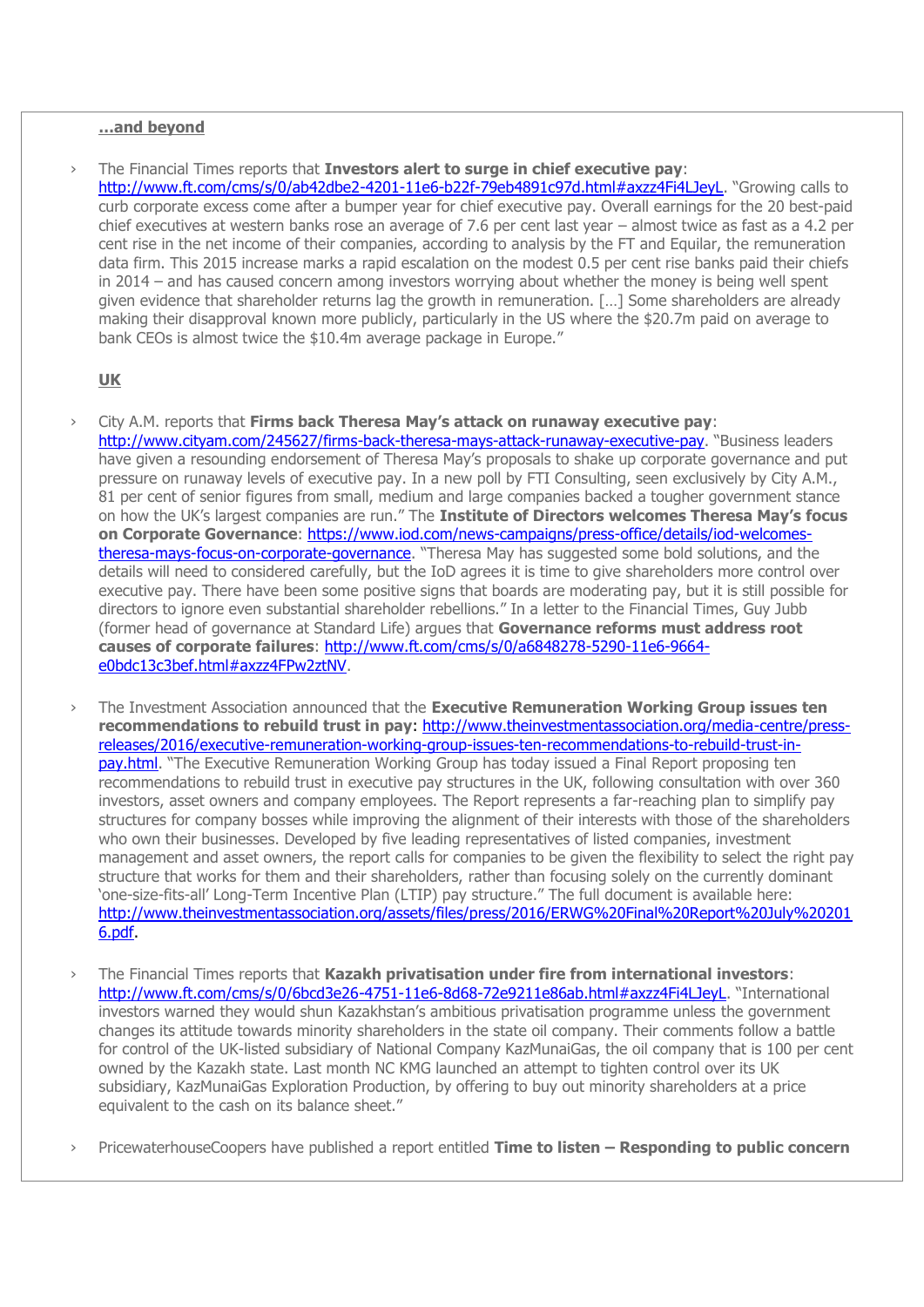**about executive pay**: [http://www.pwc.co.uk/services/human-resource-services/insights/time-to-listen.html.](http://www.pwc.co.uk/services/human-resource-services/insights/time-to-listen.html) "Two-thirds of the population think top pay is generally too high, over half think it is a big problem today, and nearly three quarters say executive pay can make them very discontent. Most people think a CEO should earn no more than 20x average earnings compared with typical pay ratios in the FTSE-100 of over 150x. 87% of the public believes something must be done. […] In this report we'll discuss the current state of public attitudes to executive pay and inequality. We'll also discuss the pitfalls of the various regulatory interventions being discussed. Our research demonstrates that policy will need to focus on pay and opportunity for ordinary workers as much as on pay at the top if we're to achieve an enduring settlement on this issue." The full document is available here: [http://pdf.pwc.co.uk/time-to-listen.pdf.](http://pdf.pwc.co.uk/time-to-listen.pdf)

# **France**

- › Bloomberg reports that **Alstom Investors Reject 6.6-Million Euro Pay Deal for Former CEO**: [http://www.bloomberg.com/news/articles/2016-07-05/alstom-investors-reject-6-6-million-euro-pay-deal-for](http://www.bloomberg.com/news/articles/2016-07-05/alstom-investors-reject-6-6-million-euro-pay-deal-for-former-ceo)[former-ceo](http://www.bloomberg.com/news/articles/2016-07-05/alstom-investors-reject-6-6-million-euro-pay-deal-for-former-ceo). "France's government led Alstom SA shareholders who voted against the 6.6 million-euro (\$7.3 million) pay deal awarded to former Chief Executive Officer Patrick Kron, part of a state crackdown on top salaries at some of the country's biggest companies. About 62 percent of investors opposed Kron's cash-andshares package at Alstom's annual general meeting on Tuesday. Shareholders approved the pay of CEO Henri Poupart-Lafarge, who replaced Kron as head of the rail operator at the start of February. Kron's deal doesn't 'conform to the doctrine of the state,' a representative for the body that manages the French government's shareholdings said in e-mailed comments. Authorities are pushing for a moderation in executive pay across all companies, according to the statement. The government is Alstom's biggest shareholder with a 20 percent stake."
- › Novethic, a responsible investment subsidiary of Caisse des Dépôts, reports (in French) that **Sapin Law II: The Senate retreats on public reporting and executive remuneration**: [http://www.novethic.fr/breves/details/loi-sapin-2-les-senateurs-reculent-sur-le-reporting-public-et-la](http://www.novethic.fr/breves/details/loi-sapin-2-les-senateurs-reculent-sur-le-reporting-public-et-la-remuneration-des-dirigeants.html)[remuneration-des-dirigeants.html](http://www.novethic.fr/breves/details/loi-sapin-2-les-senateurs-reculent-sur-le-reporting-public-et-la-remuneration-des-dirigeants.html). "The Senate has reintroduced an advisory – and no longer binding – annual shareholder vote on executive remuneration. The amendment that was approved also provides for a binding vote 'at least once every four years' on a special report of the board of directors on the remuneration policy, that is to say, 'the principles and criteria used to determine, allocate and award all remuneration and benefit elements' but not the amounts awarded."
- › The Wall Street Journal reports that **Renault Board Cuts CEO's 2016 Pay After Spat With Shareholders**: [http://www.wsj.com/articles/renault-board-cuts-ceos-2016-pay-after-spat-with-shareholders-](http://www.wsj.com/articles/renault-board-cuts-ceos-2016-pay-after-spat-with-shareholders-1469656763)[1469656763](http://www.wsj.com/articles/renault-board-cuts-ceos-2016-pay-after-spat-with-shareholders-1469656763). "Renault SA's board on Wednesday said it would reduce the next pay package for its chief executive after the car maker's dismissal of a shareholder vote against his 2015 compensation triggered another salvo of outrage against executive pay in France. The board approved a recommendation by the company's remuneration committee to cut the variable share of CEO Carlos Ghosn's salary by 20% and cap it to 180% of the fixed salary, Renault said in a statement. The company also changed the way the variable part will be calculated. […] The outrage that followed the board's decision to override the shareholder vote led a group of French legislators to start discussing a new bill limiting executive pay. The issue was made more sensitive by the fact that the French state is Renault's largest shareholders after it increased its stake to around 19% from 15% last year." The company's announcement is available here: [http://media.renault.com/global/en-gb/renaultgroup/Media/PressRelease.aspx?mediaid=81124.](http://media.renault.com/global/en-gb/renaultgroup/Media/PressRelease.aspx?mediaid=81124)

# **Germany**

› Investment & Pensions Europe reports that **Initiative develops shareholder-engagement guidelines for Germany**: [http://www.ipe.com/countries/germany/initiative-develops-shareholder-engagement](http://www.ipe.com/countries/germany/initiative-develops-shareholder-engagement-guidelines-for-germany/10014405.fullarticle)[guidelines-for-germany/10014405.fullarticle](http://www.ipe.com/countries/germany/initiative-develops-shareholder-engagement-guidelines-for-germany/10014405.fullarticle). "A taskforce has developed guidelines for dialogue between investors and the supervisory boards of listed companies in a move designed to modernise shareholder engagement in Germany. The guidelines are the work of a Developing Shareholder Communication initiative, spearheaded by Hermes EOS and Ernst & Young. They are significant because of the specificity of Germany's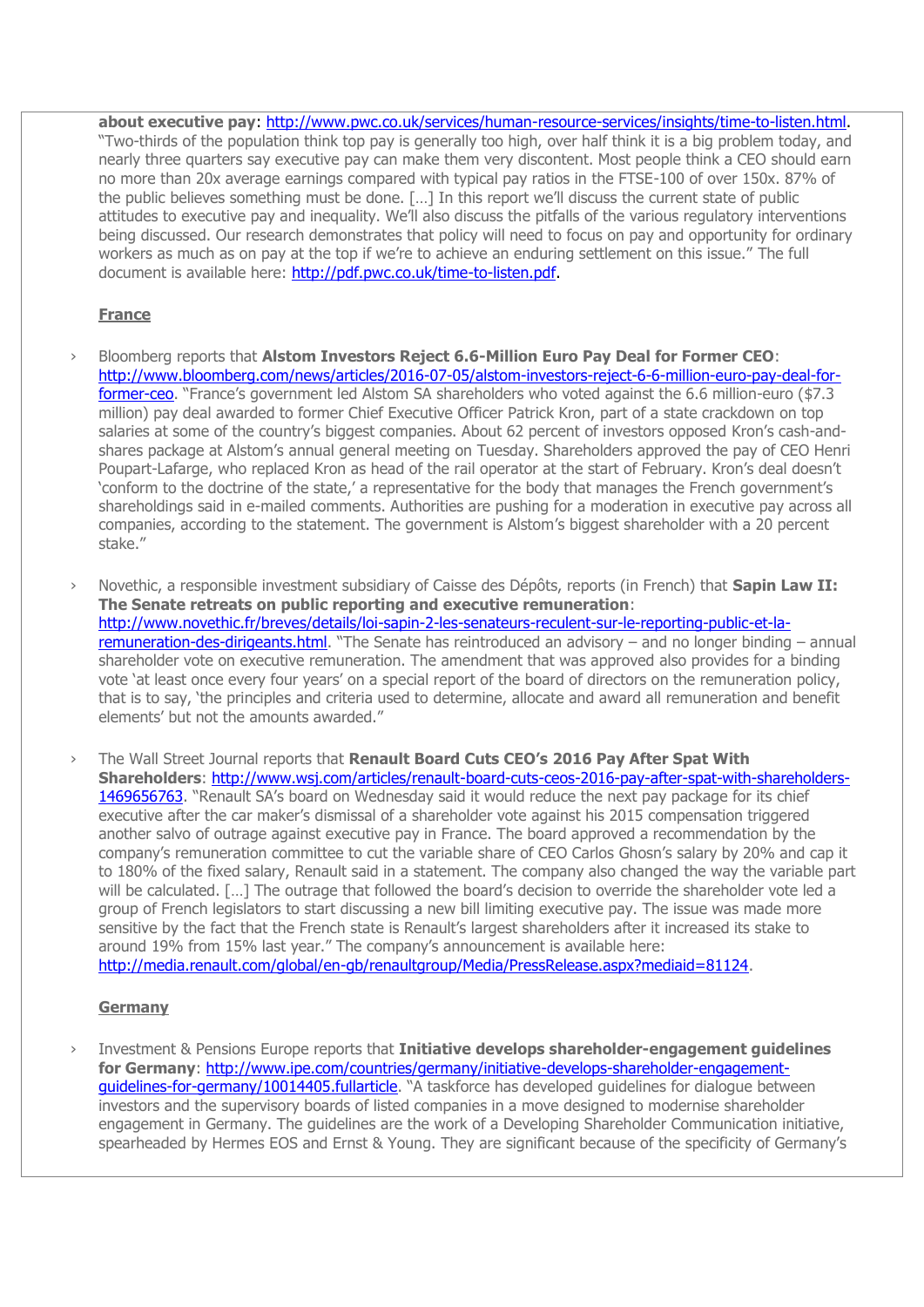corporate governance model, company law in the country, and what has been the dominant practice in this regard, despite some changes in recent years. […] Under German company law, the supervisory board (comprising non-executive directors) has a right to a dialogue with investors but only pertaining to topics that fall within its remit, with responsibility for communication with investors remaining with the management board for all other matters." The full document, entitled **Leitsätze für den Dialog zwischen Investor und Aufsichtsrat**, is available here (in German): [https://www.bvi.de/regulierung/branchenstandards/dialog](https://www.bvi.de/regulierung/branchenstandards/dialog-zwischen-investor-und-aufsichtsrat/)[zwischen-investor-und-aufsichtsrat/.](https://www.bvi.de/regulierung/branchenstandards/dialog-zwischen-investor-und-aufsichtsrat/)

› A Financial Times editorial argues that **Theresa May should beware of imitating the German model**: <http://www.ft.com/cms/s/0/56f1513c-4813-11e6-8d68-72e9211e86ab.html#axzz4Fi4LJeyL>. "While [codetermination] has contributed to industrial peace within companies, it has also hindered innovation and reduced profits. Moreover, only 641 companies are at present covered by the law, 126 fewer than in 2002. [...] Young employees, too, are less than enthusiastic about worker representation. They prefer taking stock options in start-ups to works councils and representation on the board. Since many no longer want to spend more than a few years with one company, they are reluctant to invest too much time in stakeholder matters. [...] Part-time and self-employed workers complain that trade unions and employers collude in protecting the interests of predominantly male full-time workers. Mitbestimmung, they arque, has entrenched existing privileges."

# **Netherlands**

› Eumedion have published their **Evaluation 2016 proxy season: further increase in voting turnout at Dutch shareholder meetings**: [http://www.eumedion.nl/en/news/further-increase-in-voting-turnout-at](http://www.eumedion.nl/en/news/further-increase-in-voting-turnout-at-dutch-agms)[dutch-agms.](http://www.eumedion.nl/en/news/further-increase-in-voting-turnout-at-dutch-agms) "Executive remuneration policy, the authority to issue new shares, anti-takeover devices, risk management and audit reports, taxation and climate risks were the main discussion items before and during the 2016 shareholder meetings (AGMs) of Dutch listed companies." The full report is available here: [http://www.eumedion.nl/en/public/knowledgenetwork/publications/2016-proxy-season-evaluation.pdf.](http://www.eumedion.nl/en/public/knowledgenetwork/publications/2016-proxy-season-evaluation.pdf)

### **Switzerland**

- › The Financial Times reports about **Chairmen under pressure at big Swiss groups - The titular role carries more responsibility than in other countries**: [http://www.ft.com/cms/s/0/e7a1923c-41c9-11e6](http://www.ft.com/cms/s/0/e7a1923c-41c9-11e6-b22f-79eb4891c97d.html#axzz4DcrAIH3D) [b22f-79eb4891c97d.html#axzz4DcrAIH3D](http://www.ft.com/cms/s/0/e7a1923c-41c9-11e6-b22f-79eb4891c97d.html#axzz4DcrAIH3D). "As Mr Reitzle discovered, Swiss chairmen have much larger workloads and shoulder more responsibility than in other European countries or the US. They take charge of strategy, risk management, executive compensation, budgets and emergency plans – as well as relations with shareholders. In fact, 'chairman' is a mistranslation if it suggests a neutral or control function. When speaking German or French, the Swiss use 'president', which better reflects the leadership role. There are rewards: Swiss chairmen are paid a lot more than counterparts in other countries – including the US, the country with the highest-paid chief executives. The median salary of large Swiss company chairmen was €1.2m last year. In the US it was just €448,000, according to HCM International, a corporate governance and compensation consultancy."
- › The Financial Times reports that the **Swiss National Bank operates a 'softly, softly' share strategy**: <http://www.ft.com/cms/s/0/f36bb9a4-4349-11e6-b22f-79eb4891c97d.html#axzz4DjXPxoxh>. "When it comes to exercising shareholder rights, 'the general concept we have is that we take our role as a large investor seriously', says Ms Maechler. 'We exercise our shareholder rights as long as they don't draw us into political debates.' The SNB started exercising its votes at eurozone shareholder meetings last year. A next step will be to vote at other European companies' meetings – and perhaps later in other regions. It has drawn up its own guidelines based on established corporate best practice. Although not published, the guidelines include the principles of linking executive pay to performance and that at least half of company board members are independent."

### **Greece**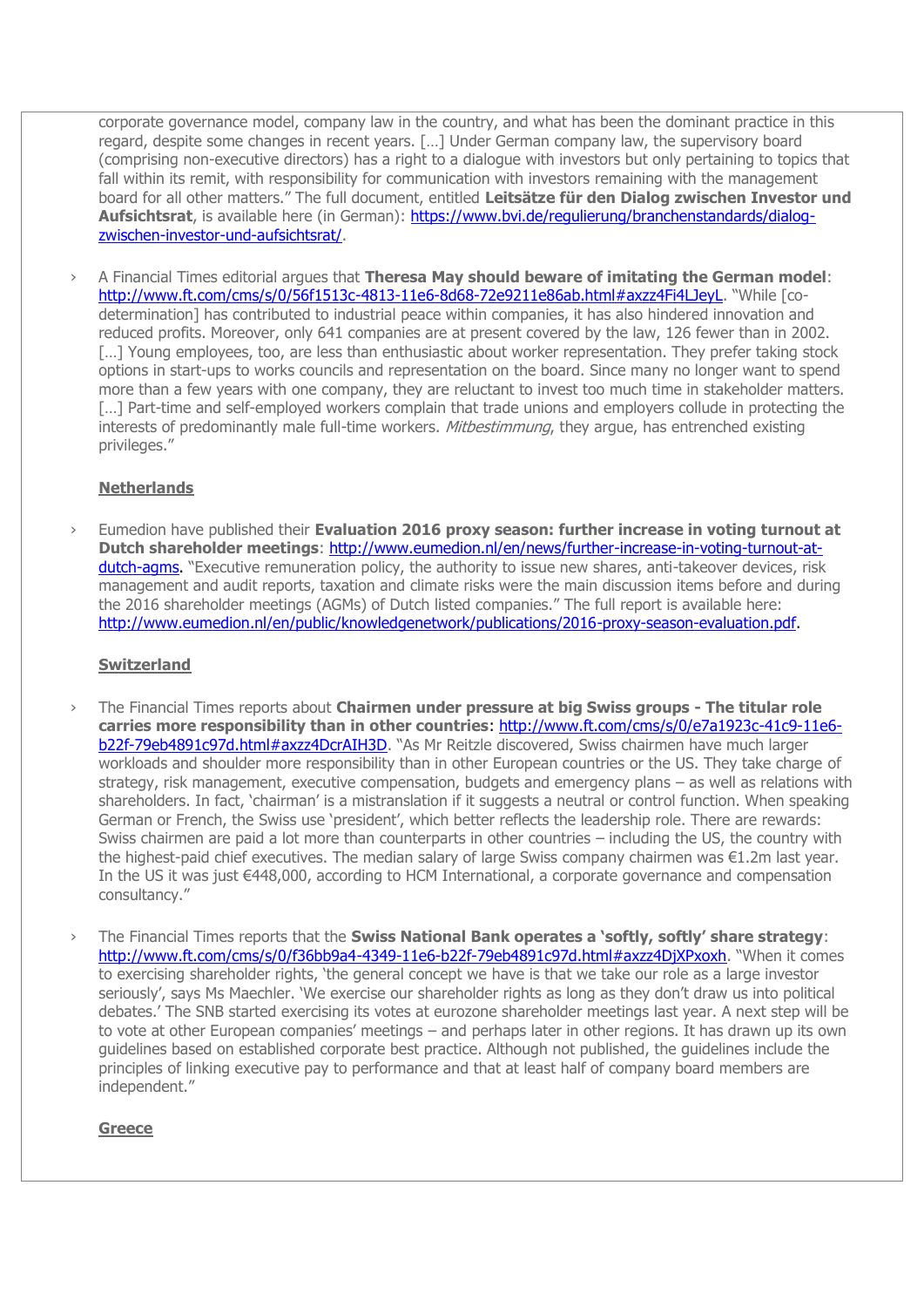› Reuters reports that **Piraeus chairman resigns as Greek banks overhaul boards**: <http://www.reuters.com/article/us-piraeusbank-chairman-idUSKCN1001KQ>. "The chairman of Greece's Piraeus Bank resigned on Wednesday, the first of an expected procession of board-member departures at Greek banks after the country's international lenders demanded they improve corporate governance. Michael Sallas, who led Piraeus to become Greece's largest bank by assets through a series of acquisitions in recent years, said he was stepping down after 25 years at the helm and despite a 'positive assessment' from Greece's HFSF bank bailout fund. […] Greek lenders have traditionally had businessmen, union leaders and in some cases politicians on their boards. But under its third international bailout, Athens agreed to try to 'de-politicise' links between government and banks, and boost board-level expertise. Bankers with knowledge of the matter have said a third of Greek bank board members could go by September."

# **United States**

- › The Wall Street Journal reports that **Corporate Heavyweights Back Governance Practices**: [http://www.wsj.com/articles/corporate-heavyweights-back-governance-practices-1469073661.](http://www.wsj.com/articles/corporate-heavyweights-back-governance-practices-1469073661) "A powerful coalition of chief executives and big asset managers endorsed a raft of corporate-governance practices such as avoiding dual-class shares and replacing ineffective directors, seeking to affect how U.S. public companies are run." For the full text of the **Commonsense Corporate Governance Principles** and supporting documents see here: [http://www.governanceprinciples.org/.](http://www.governanceprinciples.org/)
- › Orrick's Ed Batts, Global Co-Head of the firm's M&A and Private Equity Group, has published an article entitled **Yet Another Congressional Proposed Corporate Reform: Proxy Advisory Firms in the Crosshairs**: <https://www.orrick.com/Insights/2016/07/Ed-Batts-Authors-Article-on-Proxy-Advisory-Firm-Oversight>. "The article discusses the introduction of three bills aimed at regulating various areas affecting U.S. public company corporate governance. Specifically, Ed's article focuses on the Proxy Advisory Reform Act of 2016 and its plan to implement several changes that will address public companies complaints about proxy advisory firms." See here for full article: [https://corpgov.law.harvard.edu/2016/07/20/yet-another-congressional-proposed](https://corpgov.law.harvard.edu/2016/07/20/yet-another-congressional-proposed-corporate-reform-proxy-advisory-firms-in-the-crosshairs/)[corporate-reform-proxy-advisory-firms-in-the-crosshairs/.](https://corpgov.law.harvard.edu/2016/07/20/yet-another-congressional-proposed-corporate-reform-proxy-advisory-firms-in-the-crosshairs/) "On a practical level, it is a complete unknown as to what reasonable standard the proxy advisory firms will be held in having discussions with thousands of issuers on recommendations – and what level of 'financial and management' resources would be required under SEC registration. Proxy advising is not a particularly high margin field – and both of the dominant players remain modest in financial scope. In addition, mandating public disclosure of the twenty largest clients by revenue would force revelation of what even the firms' most antagonistic of opponents would admit seems to be highly confidential and proprietary information about the firms' respective businesses." For a UK perspective, see **A partial defence of proxy advisers**: [http://blog.icsa.org.uk/a-partial-defence-of-proxy-advisors/.](http://blog.icsa.org.uk/a-partial-defence-of-proxy-advisors/)
- › The Wall Street Journal reports that **SEC Drafting Rule Requiring Firms Reveal Board Diversity**: <http://www.wsj.com/articles/sec-drafting-rule-requiring-firms-reveal-board-diversity-1467078153>. "Investors should have more information about how many minorities and women serve on corporate boards, and regulators must intervene to require fuller disclosure, the country's top securities regulator said Monday. Securities and Exchange Commission Chairman Mary Jo White said her agency would propose a rule to elicit more information about the diversity of board members. Ms. White, speaking to a conference in San Francisco, said the SEC's current rules have failed to draw out meaningful information, while the share of minority directors for the largest public companies has 'stagnated' at 15% for the past several years. It is unclear, however, whether Ms. White can succeed in getting such a rule enacted before her she leaves her post, which she is widely expected to do before the next president takes office early next year. The agency has struggled to complete the long list of rules already on its agenda, including many required by Congress."

# **India**

› The Hindu Business Line reports on **Lessons from Ricoh India episode**: [http://www.thehindubusinessline.com/markets/stock-markets/lessons-from-ricoh-india](http://www.thehindubusinessline.com/markets/stock-markets/lessons-from-ricoh-india-episode/article8887522.ece)[episode/article8887522.ece](http://www.thehindubusinessline.com/markets/stock-markets/lessons-from-ricoh-india-episode/article8887522.ece). "The recent developments at Ricoh India send a strong signal to India Inc – understand the responsibility of promoters and the might of shareholders. According to proxy advisory firm